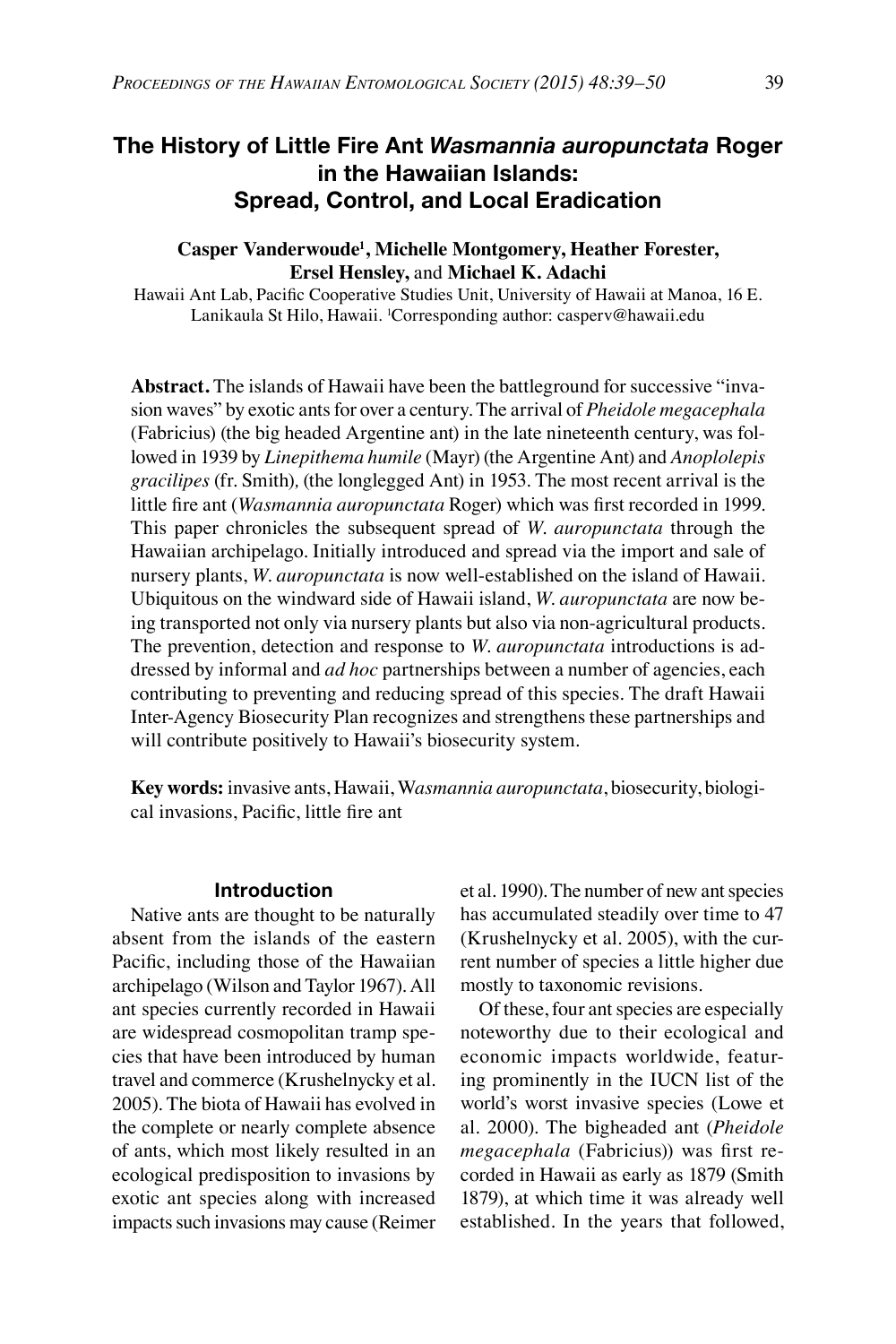**Methods and Materials**

introduction pathways.

We used published and unpublished literature as well as personal communications and observations from others involved with the response to this introduction to document the spread of *W. auropunctata* from the date of the initial detection to the present (2016).

# **History of Introduction and Spread**

The state of Hawaii is located in the central Pacific Ocean, approximately between longitudes 154–160° west, and latitudes 19–22° north. It is made up of eight separate islands, of which, six are accessible by the general public: Hawaii, Oahu, Maui, Kauai, Molokai, and Lanai. Since the initial discovery in 1999, *W. auropunctata* have become established on the four most populous islands (Oahu, Hawaii, Maui, and Kauai). The spread, to and within, each island, is detailed below.

**Hawaii island.** In 1999, Conant and Hirayama (2000) reported the presence of *W auropunctata* at 13 locations in the South Hilo district on the island of Hawaii (the Big Island). Initially, *W. auropunctata* were observed on three infested properties in Hawaiian Paradise Park south of Hilo. Soon thereafter, additional infested locations were discovered at Kapoho and Paipaikou. Most infested locations were commercial nurseries or agricultural properties that had recently planted windbreaks of *Caryota* sp. (fish-tail palm) (P. Conant pers. com). Subsequent public outreach, e.g. Gruner (2000), and surveys revealed that *W. auropunctata* infestations were more widespread than first estimated, likely spread through the sale and movements of infested potted plants. Despite this challenge and a lack of resources, the Hawaii Department of

entomologists lamented the dearth of native Coleoptera wherever *P. megacephala* had become established (Perkins 1913). Their association with mealybugs and other common plant pests caused crop losses, especially in pineapple (Beardsley et al. 1982, Jahn and Beardsley 1994). In the 1939, the Argentine ant (*Linepithema humile* (Mayr)) was detected on the island of Oahu (Zimmerman 1940, Reimer 1994). Primarily considered a nuisance species, Argentine ants spread quickly to the neighboring islands. The ensuing battle for territory between *L. humile* and *P. megacephala* saw the new invader restricted to higher elevation habitats where it caused considerable impacts to native ecosystems (Medeiros et al. 1986, Cole 1992, Krushelnycky and Gillespie 2008). In 1953, a new invader, the longlegged ant (Fr. Smith) (*Anoplolepis gracilipes*, also known as the yellow crazy ant) arrived at the US Naval base, Pearl Harbor (Clagg 1953). A shade-tolerant species, *A. gracilipes* thrived in shaded lowland environments, preying on birds and invertebrates (Gillespie and Reimer 1993). Capable of episodic population explosions, *A. gracilipes* forms dense super-colonies that drive out other fauna and at some locations, can cause the collapse of plant communities (O'Dowd et al. 2003).

In 1999, the little fire ant (*Wasmannia auropunctata* Roger) was detected on the island of Hawaii (Conant and Hirayama 2000). This ant species has a native range that includes South America and the Caribbean (Wetterer and Porter 2003), but has invaded many Pacific islands, West Africa, Australia, Florida, and Israel (Wetterer 2013). Genetic comparisons with material from native and introduced locations suggest Florida is the putative source of the Hawaii introduction (Mikheyev and Mueller 2007, Foucaud et al. 2010). Here, we describe the spread of this species through the Hawaiian islands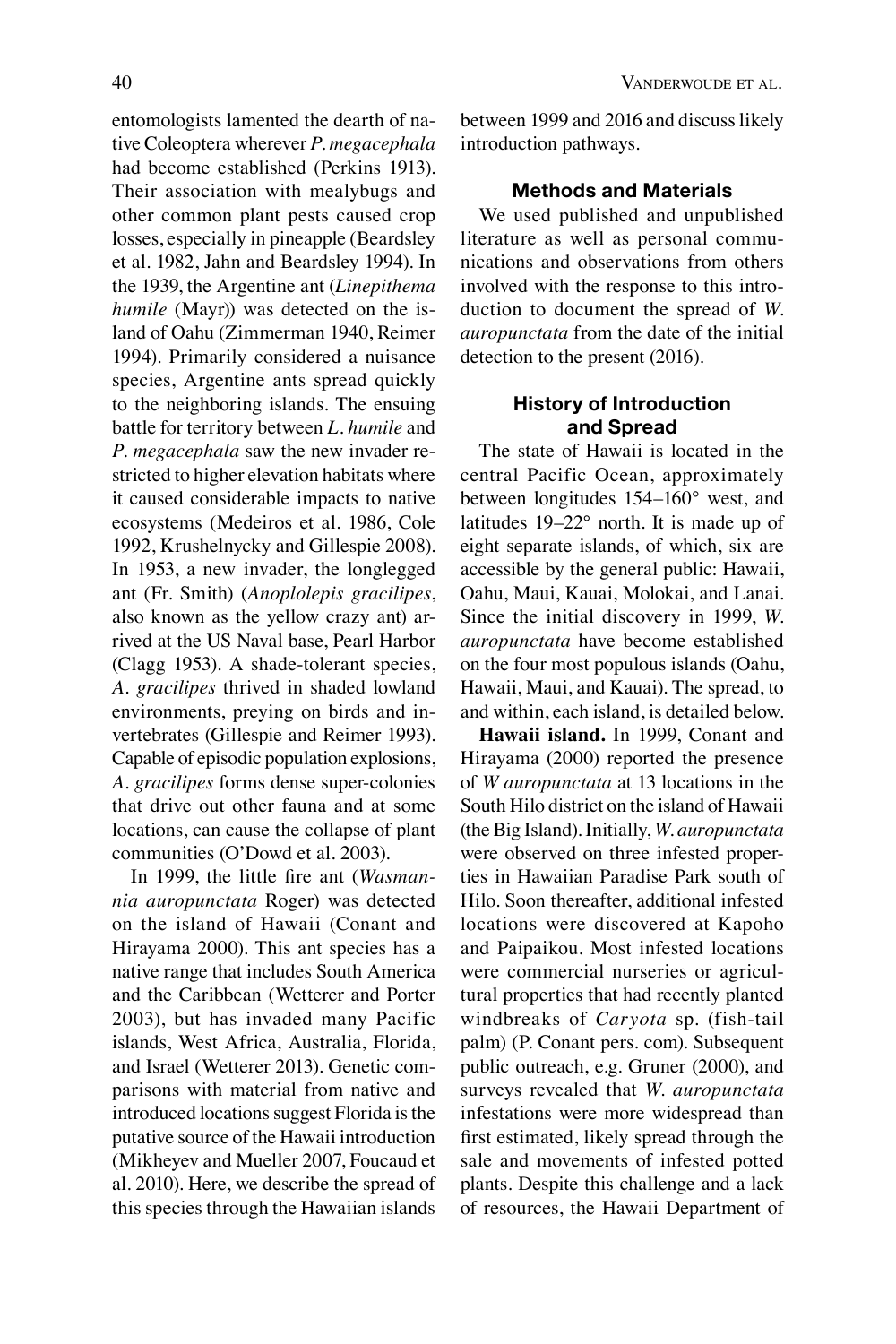

**Figure 1.** Number of known locations infested with *Wasmannia auropunctata* on Hawaii island between 1999 and 2007. Data sourced from Conant and Hirayama (2000); Motoki et al. (Motoki et al. 2013), P. Conant (pers. com.) and informal reports from Hawaii Department of Agriculture.

Agriculture (HDOA) responded by treating all known infested properties with baits. Between 1999 and 2007, the number of separate known infestations increased from an initial 3 properties to 56 by 2007 (Figure 1). These properties were scattered between Kalapana (30 miles SE of Hilo) and Laupahoehoe (25 miles NW of Hilo) (Figure 2) spanning some 55 miles to an elevation of 1,500 ft a.s.l.. However, the actual number of infested properties within these boundaries was probably much higher (P. Conant, pers. com) as the number of known sites was a reflection of survey effort, increasing levels of public awareness and actual spread.

The widespread and mostly unknown distribution of *W. auropunctata*, along with an inability to treat colonies established in the tree canopy (Souza et al. 2008), resulted in the continued spread of this species. By early 2010, *W. auropunctata* had spread to several locations on the west coast of Hawaii island (Vanderwoude

et al. 2010). New infestations continued to be detected beyond the original Kalapana-Laupahoehoe area and now include most of the west side of Hawaii island, Waipio Valley, Hawi, Kapaau, Holualoa, Naalehu, Captain Cook, and Waimea. In districts with lower rainfall, *W. auropunctata* are limited to favorable microclimates near homes and other structures that feature artificial landscaping and irrigation (C.V. pers. obs.). This concurs with the observations of Vonshak in Israel (Vonshak et al. 2010). By end 2010, the estimated number of infested properties island-wide had exceeded 4,500, growing to an estimated 6,400 by end 2012 (Lee et al. 2015). Figure 3 shows areas on Hawaii island currently infested with *W. auropunctata*.

**Kauai.** At about the same time as the initial detection (October 1999), plants from an infested nursery on Hawaii had been shipped to the island of Kauai. These plants were infested with *W. auropunctata* colonies. The plants and adjacent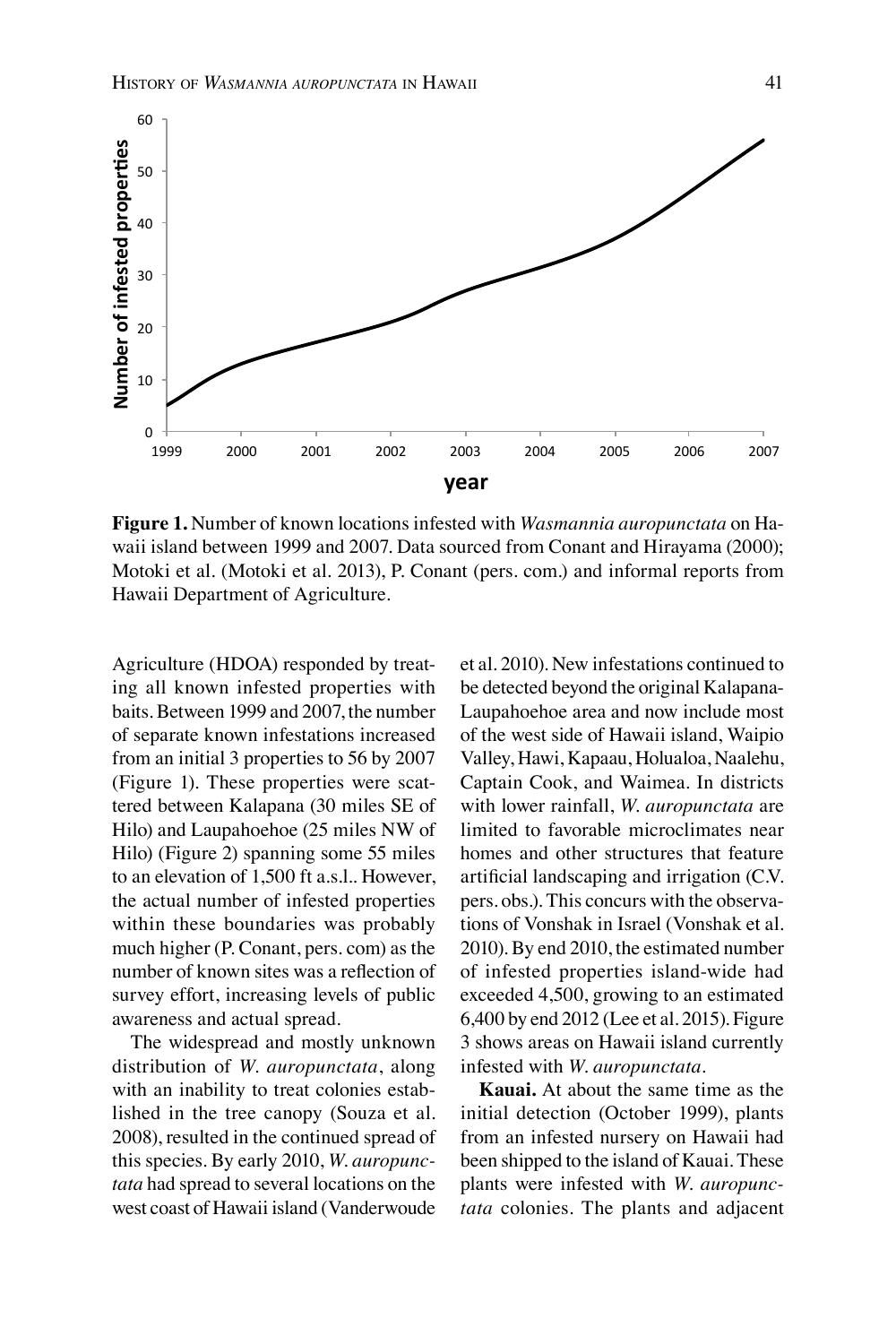

**Figure 2.** Location of properties infested with *Wasmannia auropunctata* in January 2007 prepared by Hawaii Department of Agriculture.

areas were immediately treated with baits to prevent further spread within Kauai (Conant and Hirayama 2000). This infestation was assumed eradicated. However, *W. auropunctata* were recorded in a follow-up survey at the site four years later in September 2003 (Null and Gundersen 2007). The infestation now covered five

acres and had encroached onto an adjoining property (see Figure 4). The site was treated with granular baits followed by *ad hoc* retreatment and periodic surveys through to 2012. During these years, the infestation spread mostly westwards eventually spanning 12 acres and extending down a steep escarpment to Kalihiwai beach.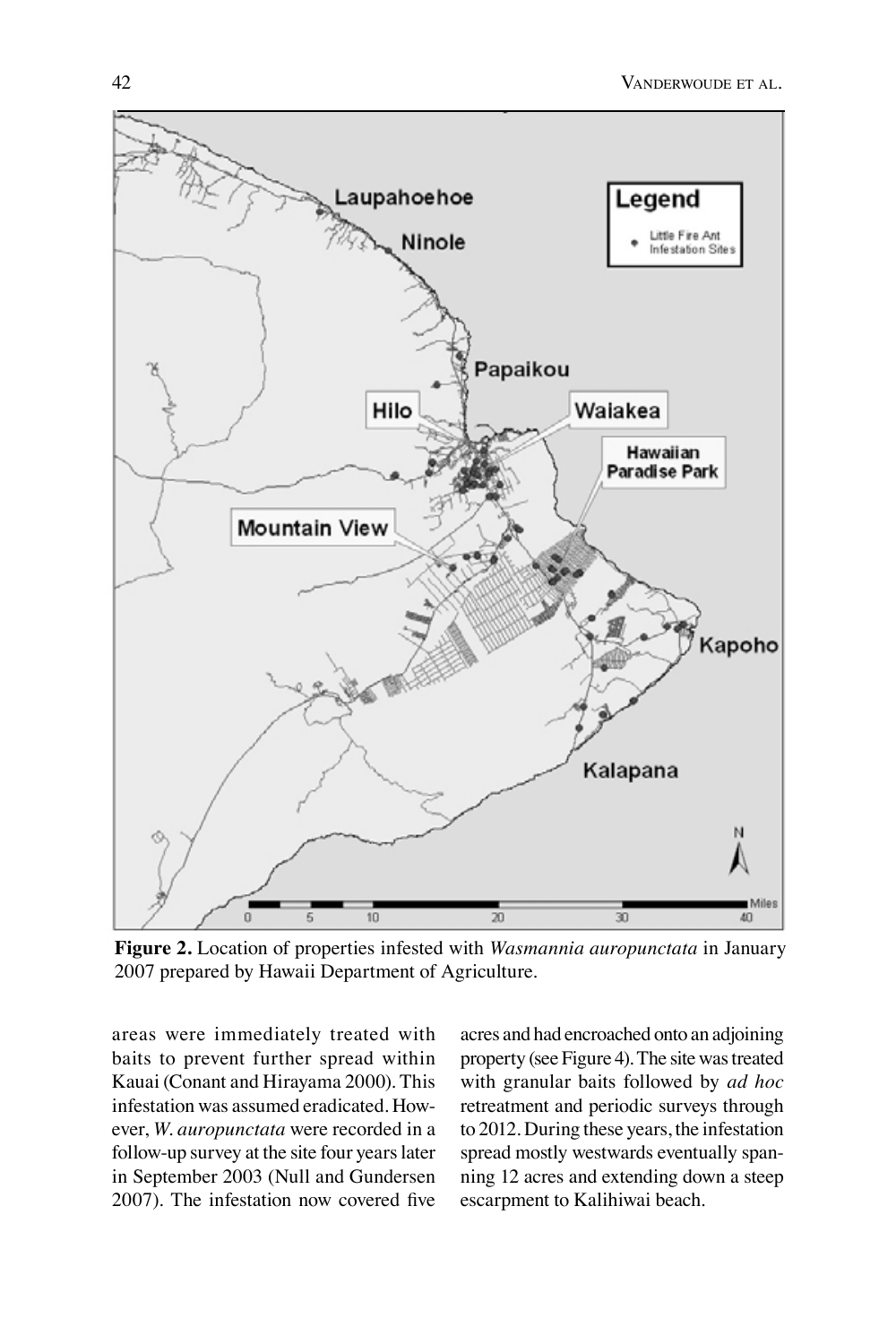

**Figure 3.** Areas of Hawaii island currently infested with *Wasmannia auropunctata* (2016). (Not all properties in the larger shaded section are infested).



**Figure 4.** Map of Kauai showing location infested by *Wasmannia auropuntata* (2012). Currently this site is putatively ant free.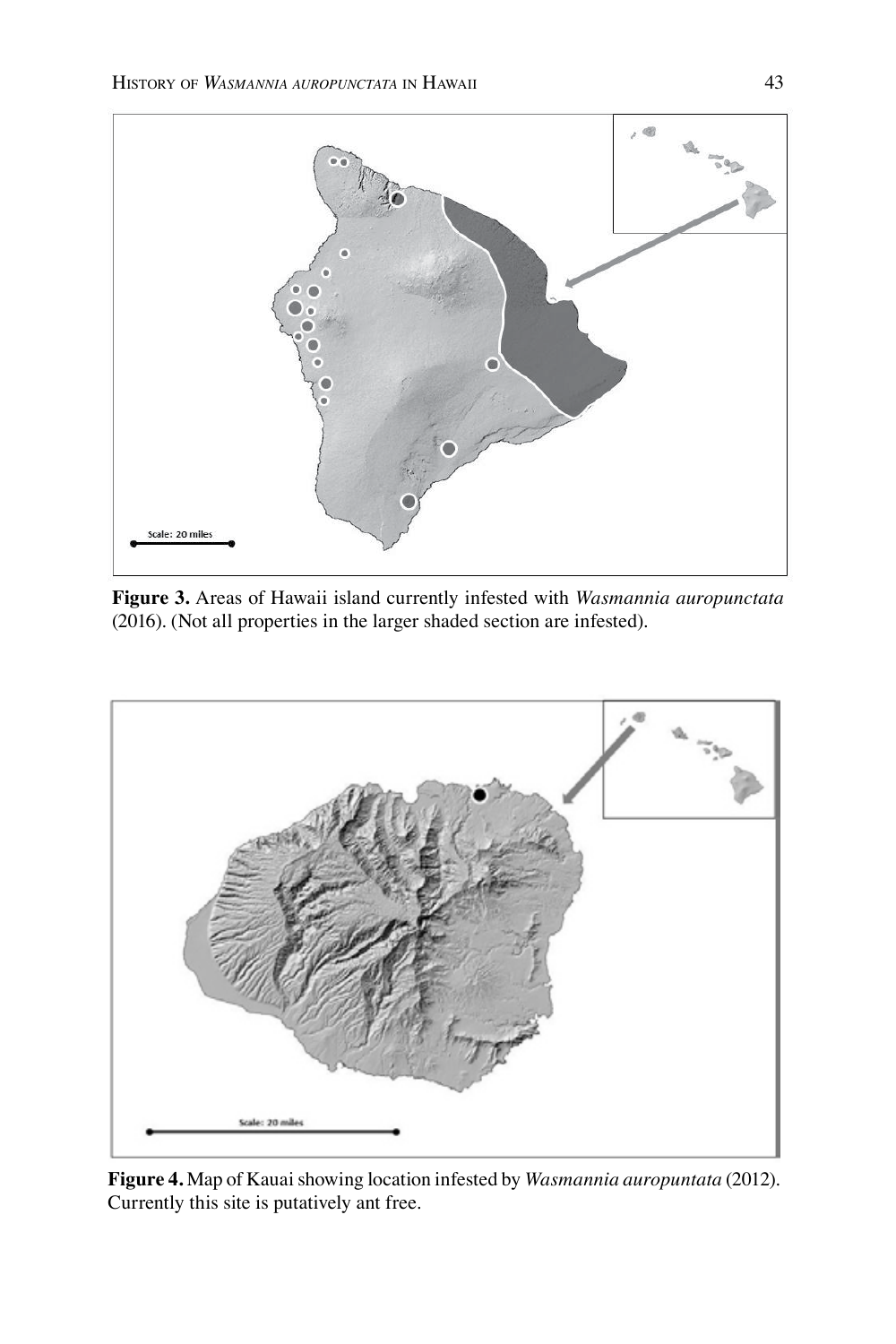

**Figure 5.** Locations of all known sites on Maui infested with *Wasmannia auropunctata*.

In late 2012, a second eradication attempt was implemented. At this time, the critical issues of bait efficacy (Hara 2013, Hara et al. 2014, Montgomery et al. 2015) and arboreal treatment (Vanderwoude and Nadeau 2009) had been largely resolved. Due to the complexity of the site and regulatory issues, this attempt was divided into two phases: initially focusing on the readily accessible areas and later addressing the escarpment and taller vegetation. To date (late 2016), results are encouraging. The entire site is putatively free of *W. auropunctata* with only a single known active colony detected beneath a taller tree. Monitoring of this site and treatment of the known small colony continues.

**Maui.** *Wasmannia auropunctata* have been detected multiple times on the island of Maui (Figure 5). The first LFA infestation detected on Maui was located in Waihee, immediately west of the main city of Kahului, in September 2009. A resident reported receiving painful stings from small ants on her property. Samples of these ants were submitted to the HDOA entomologist who confirmed it was *Wasmannia auropunctata*. An inter-agency taskforce was established, consisting of staff from the County of Maui, Maui Invasive Species Committee (MISC), HDOA, US Geological Survey, University of Hawaii, and the Hawaii Ant Lab (Hawaii Department of Agriculture 2009, Vanderwoude et al. 2010). Together they formulated an eradication plan which included treatment, outreach and delimiting elements (Vanderwoude et al. 2010). The ants were restricted to a single property and an island-wide delimiting survey of probable high-risk sites did not find additional infestations. The Waihee infestation was officially eradicated in April 2014.

In December 2013, a Maui resident, alerted by various outreach programs implemented by MISC, found *W. auropunc-*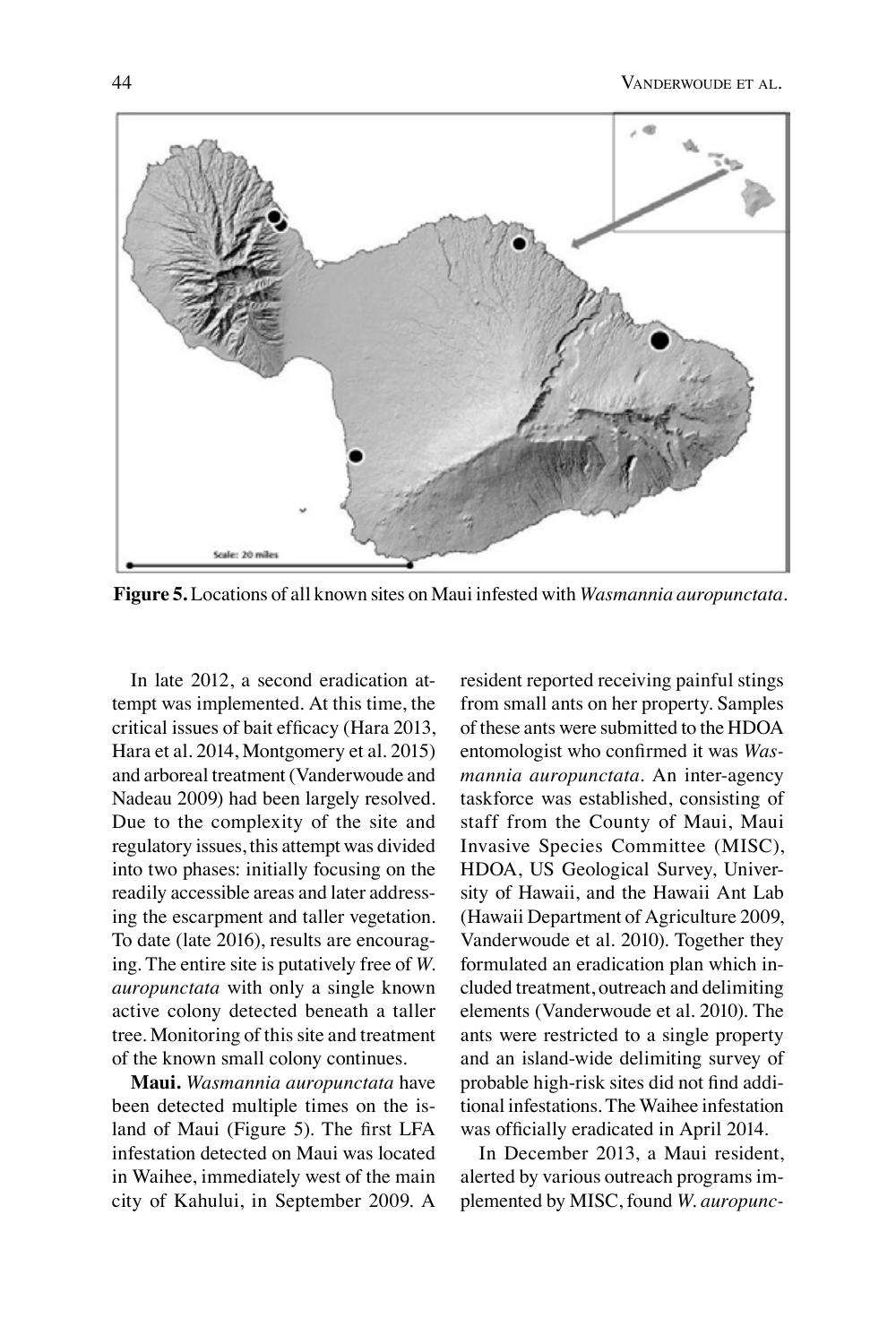*tata* on a hapuu log (*Cibotium* sp., a tree fern) purchased from a local landscaping supplier. The discovery prompted a larger investigation by HDOA who discovered that several shipments of hapuu logs, originating from the Big Island, were infested (Hawaii Department of Agriculture 2013). These shipments and subsequent distribution to retailers were located and inspected by quarantine officers. A number of these also had *W. auropunctata*. These were either destroyed or treated *in situ*. Two additional nascent infestations were found in south Maui (Wailea area) during the first half of 2014 and these have been eradicated by HDOA and MISC.

In September 2014, MISC field workers were stung by small ants while conducting other activities in Nahiku (near Hana, Maui). These ants were later identified as LFA and subsequent surveys found high density LFA in challenging rainforest terrain on both sides of the Hana Highway, extending 1½ miles along a drainage to the ocean. Four properties were involved. The infestation appeared to have spread downstream from an initial upstream establishment point to the ocean. The speed at which *W. auropunctata* spread downstream was substantially faster than normal lateral spread, most likely facilitated by the movement of infested debris during periodic flooding events. Due to the challenging nature of this infestation, agencies collaborating on the response (HAL, HDOA, Maui County and MISC) formulated a containment and aggressive control plan, first removing LFA from locations from which it would be likely to spread, then to later assess the possibilities for a more comprehensive approach. This plan is ongoing.

Another LFA discovery was made in Huelo in January 2015. An eradication plan has been developed and partly implemented. Activities at this site were hampered by the refusal of one resident

to allow treatment staff access. This resulted in the HDOA taking the unusual step of obtaining a court order (Hawaii Department of Agriculture 2016), and later declaring a quarantine on the property in order allow the eradication program to continue at this site. The delays to treatment activities have allowed *W. auropunctata* to recover and spread further into this property, necessitating additional treatment effort.

The site at Waihee, which had been ant-free since 2010, was surveyed repeatedly between 2010 and 2014. In 2016 another survey was conducted at this site. *W. auropunctata* were again detected in an area immediately adjacent to the original treatment area. It is possible that some infested plant trimmings may have been moved there before the original detection in 2009. Only spanning an acre or so, this site is now being treated again to ensure no live ants remain.

**Oahu.** The detection of infested shipments of hapuu in Maui prompted HDOA to investigate other shipments from the same supplier destined for Oahu and Lanai. Some of these were also infested, and as a result, HDOA staff systematically surveyed the retail stores that received these items. Several of these retail stores also had become infested, and these were systematically treated by HDOA staff (Hawaii Department of Agriculture 2013).

The increased publicity surrounding the infested hapuu led to the discovery of two well-established infestations on Oahu, each covering approximately five acres (Figure 6). One of these was located in abandoned agricultural land in Waimanalo and another in a suburban area of Mililani. Eradication plans were developed for each site and baits were applied repeatedly to both sites over the course of one year. One year after the last treatment was applied (2016), both sites are putatively free of LFA.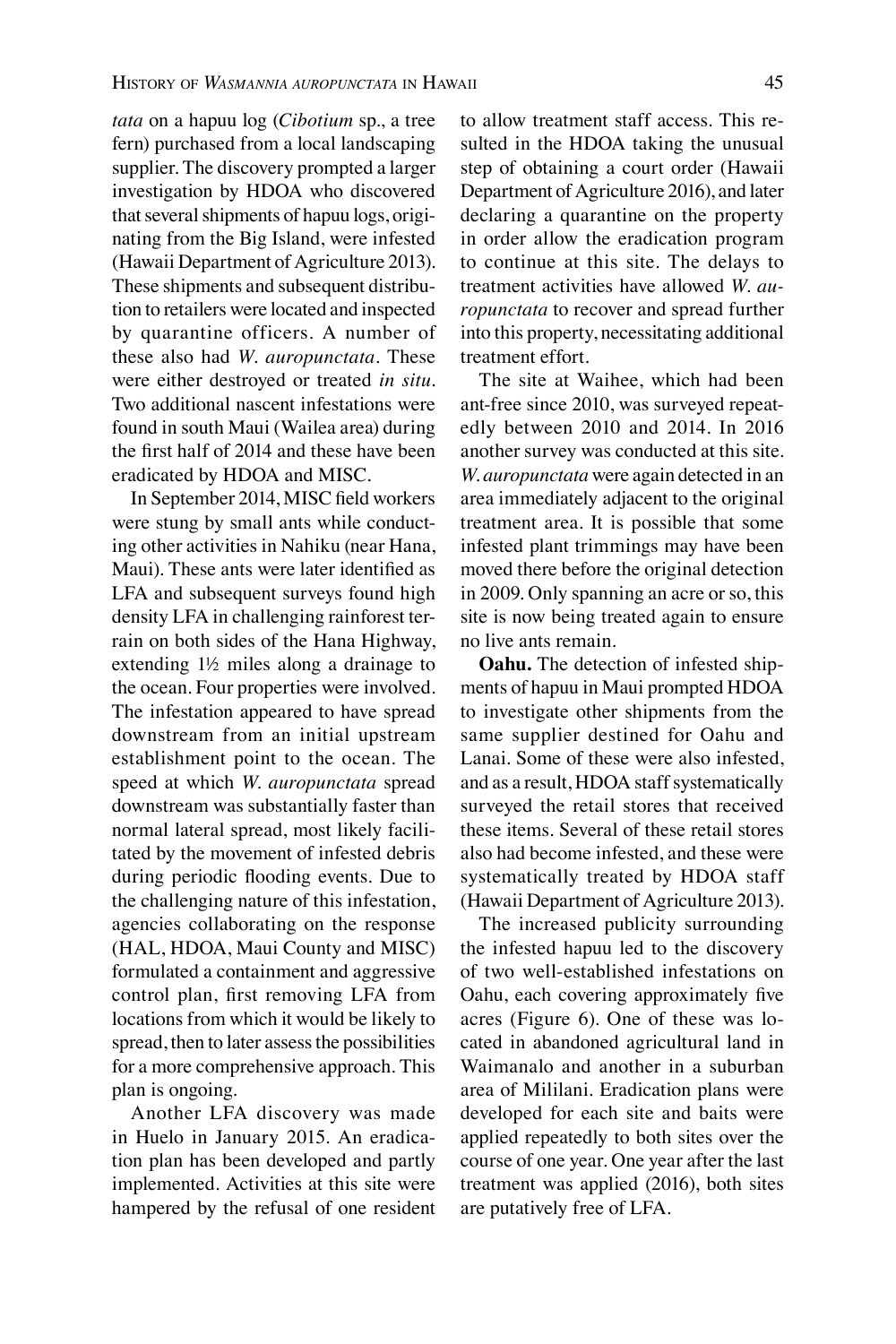

**Figure 6.** Locations of known sites on Oahu infested with *Wasmannia auropunctata*. (currently the infestation in Mililani and the original infestation in Waimanalo are putatively ant-free)

The movement of *W. auropunctata* to Maui and Oahu identified critical gaps in the biosecurity system. On Oahu, these gaps were addressed by implementing an ongoing island-wide survey of high-risk entry sites that began in January 2015 and continues to the present. This program was designed to complement existing regulation and inspection systems, with a goal to detect and eradicate infestations while small. During the past two years, this program has detected 16 nascent infestations at Oahu nurseries which were systematically treated. In late 2016 a large, 4-acre infestation was also discovered in Waimanalo (not linked to the original detection in the same district). Without this early detection, such infestations will grow too large to manage and become a source-point for jump-dispersal to new locations (Suarez et al. 2001).

### **Discussion**

The worldwide spread of invasive ants began at least as early as the 16<sup>th</sup> century (Gotzek et al. 2015). By the beginning of the 20th century, the ecological impacts caused by these invasions were becoming apparent as entomologists lamented the paucity of other invertebrate fauna in locations invaded by ant species such as *Pheidole megacephala* (Tryon 1912, Perkins 1913). These invasions are widely regarded as a consequence of human commerce (Wilson and Taylor 1967, Passera 1994, McGlynn 1999, Holway et al. 2002), and in this regard, the recent introduction and spread of *W. auropunctata* is no exception.

Queens and males in invasive *W. auropunctata* populations are mostly produced through thelytokous parthenogenesis (Fournier et al. 2005). Clonal reproduc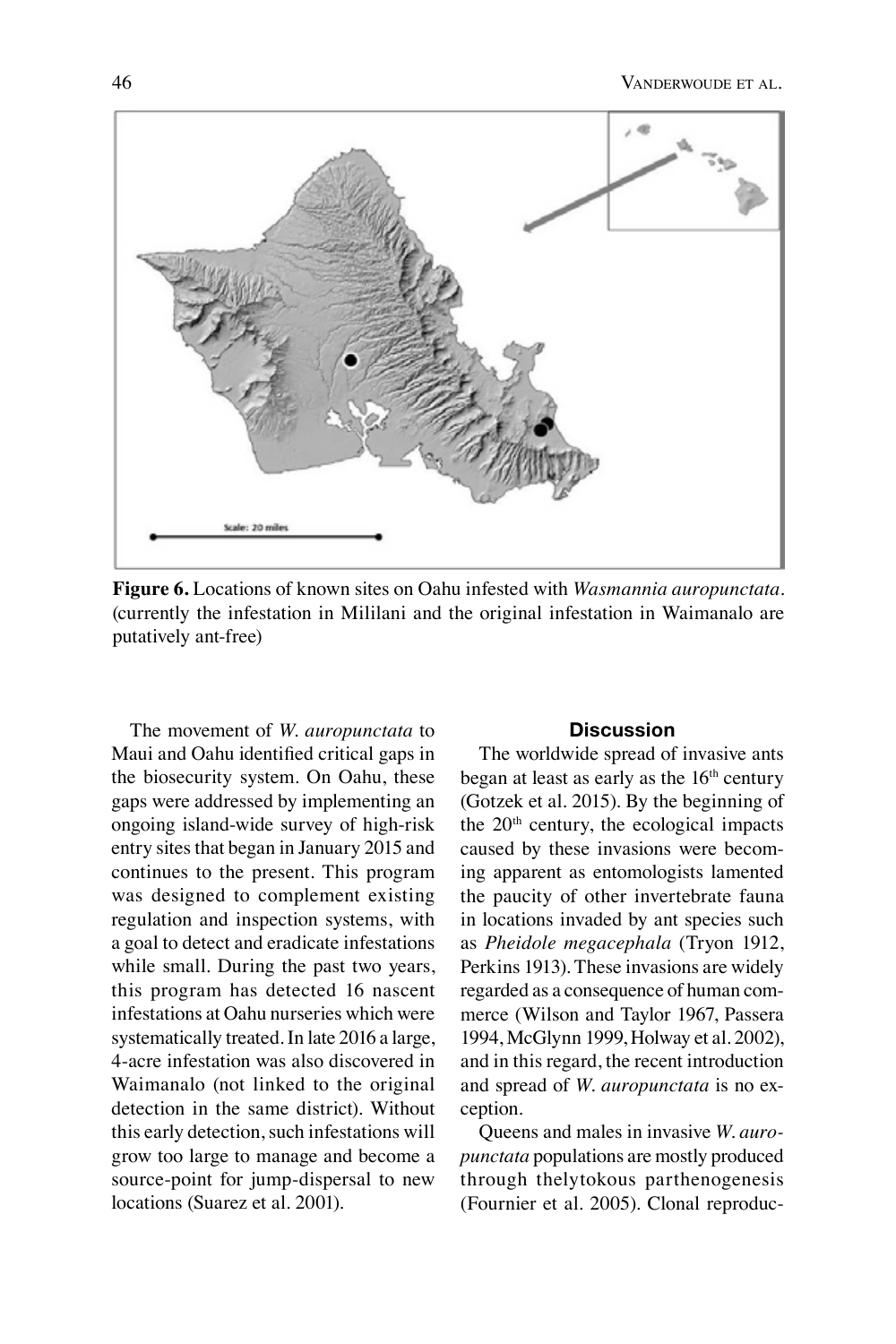tion allows global invasion pathways of this species to be accurately reconstructed (Foucaud et al. 2010). Thus, the origin of *W. auropunctata* in Hawaii can be attributed to *W. auropunctata* from Florida, as one population is a clonal subset of the other (Foucaud et al. 2010). Further, there is an unambiguous connection with the nursery trade as the original vector, both for the initial introduction and subsequent early spread within Hawaii island.

Potted plants are an ideal vehicle for the movement of this species. The spaces between the potting medium, plant roots and the wall of plant containers are convenient nesting sites, and forms a moisture gradient that optimizes brood development (Holldobler and Wilson 1990 p374). *W. auropunctata* colonies are small, interconnected and typically possess a worker:queen ratio between 250 and 500 (Ulloa-Chacon and Cherix 1990). This virtually assures every plant within an infested nursery houses a viable *W. auropunctata* colony which can remain largely undetected. Further, by their nature, plant nurseries are effective distribution points. Together, these factors contributed to the rapid spread of this species within Hawaii Island, mirroring the historical spread of this species through southern Florida via the movement of potted plants and balled citrus seedlings (Spencer 1941).

The pathways for movement of *W. auropunctata* between the Hawaiian islands have become more diverse as this species became increasingly ubiquitous. After the initial discovery in 1999, HDOA further regulated the movement of plants and propagative plant materials between islands. Regulatory intervention included a requirement for exporting nurseries to be certified by HDOA, or for each shipment to neighbor islands to be inspected before shipment. Without this increased watchfulness, the inter-island movement of *W. auropunctata* would undoubtedly have been much more rapid. However, at least some of the multiple infestations detected on Maui and Oahu are not linked to the nursery trade in any way. For example, no links between the purchase of potted plants and infestations in Nahiku, Huelo, Waihee and Mililani could be found.

The majority of ant-infested agricultural commodities shipped between Hawaii Island and other islands is detected and prevented from arriving by means of a thorough and careful system of regulation and inspection implemented by HDOA. Inspection systems are based on a risk-management approach that utilize available resources to optimize risk reduction. However, not all infested commodities are (or can be) detected at the border. As *W. auropunctata* become increasingly ubiquitous on Hawaii island, the variety and proportion of infested cargoes increases beyond simply "nursery plants" to include non-agricultural items such as general cargo, household items and vehicles. A percentage of infested plants and other non-regulated material will continue to arrive as a result of slippage (Whyte 2006)—infested goods that bypass regulated pathways, escape detection or are in commodity categories that are not inspected.

By its very nature, slippage is difficult to quantify, and occurs in four commodity classes: those that bypass the biosecurity system, false negatives (infested material inspected and cleared), commodities excluded from inspection and commodities that do not fall within the HDOA mandate (Government of Hawaii 1973). Not all pathways are adequately regulated. Air passengers carrying plants and other propagative material between islands are not inspected due to a lack of resources. The rate of false negatives is likely to be very low, but remains largely unknown. Hawaii Administrative Rules (Hawaii Administrative Rules 2012) limit commodity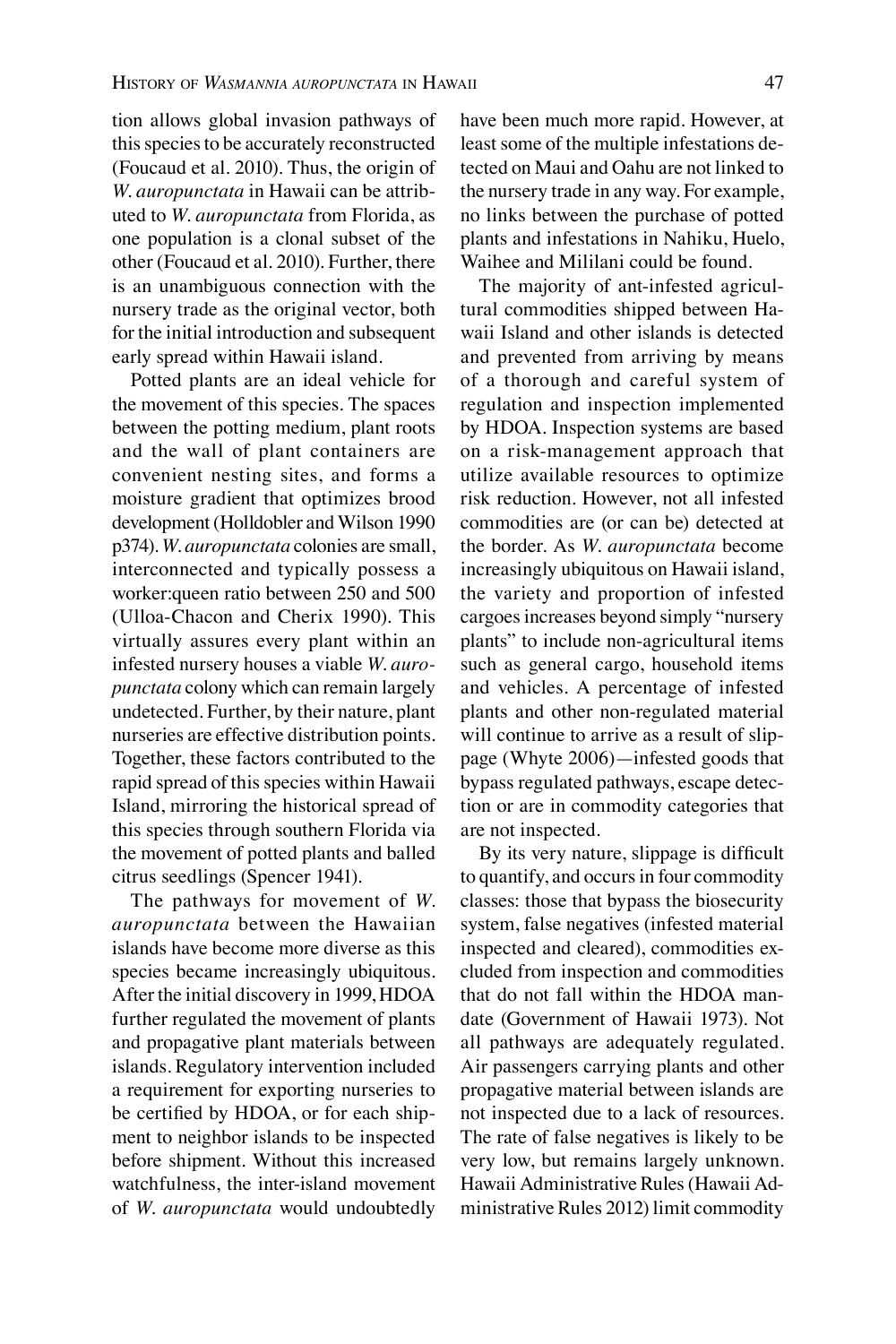inspections to "plants and propagative material". The rules also acknowledge that HDOA has legislative authority to inspect a wider range of commodities such as foliage, cut flowers and produce, but self-limits activities to "periodic random inspections". Finally, there are no systematic inspections of other commodity classes (used vehicles, machinery, household effects etc.) because HDOA does not have legislative authority to do so.

Detection and response to these introductions demonstrates the complementary roles of prevention through regulation and inspection; early detection through increased awareness and surveillance, and rapid response through multi-agency collaboration. These elements of the Hawaii biosecurity framework are performed by different and sometimes multiple agencies (Kraus and Duffy 2010) often through semi-formal or *ad hoc* collaborations. Regardless of the multitude of funding partners, agency governance issues, obstacles to data sharing, complex legal considerations, and the often difficult operational impediments, these collaborations can be startlingly effective, as evidenced by the rapid detection, response, and treatment of multiple *W. auropunctata* infestations throughout Hawaii. Of the eight infestations on the neighbor islands of Oahu, Kauai and Maui, five sites are putatively free of *W. auropunctata* and the remaining three are contained and continue to be treated. A biosecurity plan that brings these agencies closer and recognizes these collaborations, is currently being drafted by the State of Hawaii (Anon 2016), and will serve as a blueprint for biosecurity activities in the next decade.

As *Wasmannia auropunctata* spread through the islands of Hawaii, the economic and ecological impacts are likely to be catastrophic. The predicted economic costs to the island of Hawaii alone are likely to exceed \$100 million annually

(Lee et al. 2015). Continued prevention, early detection and response to new incursions on islands other than Hawaii island is an invaluable investment in the future of the unique and fragile ecosystems that Hawaii has to offer.

### **Acknowledgments**

The Hawaii Department of Agriculture and Hawaii Invasive Species Council provide ongoing funding to the Hawaii Ant Lab. The authors sincerely acknowledge the contributions of HISC, HDOA, Forest and Kim Starr the various Invasive Species Committees, University of Hawaii, the Counties of Hawaii, Maui, and Kauai, City and County of Honolulu, the US Geological Survey, Department of Lands and Natural Resources, the Pacific Cooperative Studies Unit and all other agencies and individuals that contribute to the management of *Wasmannia auropunctata* in Hawaii. We thank P. Conant, N. Reimer, K. Onuma, D. Arakaki, C. Kaneshige and others who provided vital anecdotal information.

#### **Literature Cited**

- **Anon.** 2016. Draft Interagency Biosecurity Plan for Hawaii. Page 81. State of Hawaii, Honolulu Hawaii.
- **Beardsley, J.W., S. Tsong Hong, F.L. McEwen,** and **D. Gerling.** 1982. Field investigations on the interrelationships of the big-headed ant, the gray pineapple mealeybug, and pineapple wilt disease in Hawaii. Proceedings of the Hawaiian Entomological Society 24:51–67.
- **Clagg, C.F.** 1953. Notes and exhibitions: *Anoplolepis gracilipes*. Proceedings of the Hawaiian Entomological Society 15:282.
- **Cole, F.R., A.C. Medeiros, L.L. Loope**, and **W.W. Zuehlke**. 1992. Effects of Argentine ant on arthropod fauna of Hawaiian high elevation shrubland. Ecology 73:1313–1322.
- **Conant, P.,** and **C. Hirayama**. 2000. *Wasmannia auropunctata* (Hymenoptera:Formicidae): established on the Island of Hawaii. Bishop Museum Occasional Papers 64:21–22.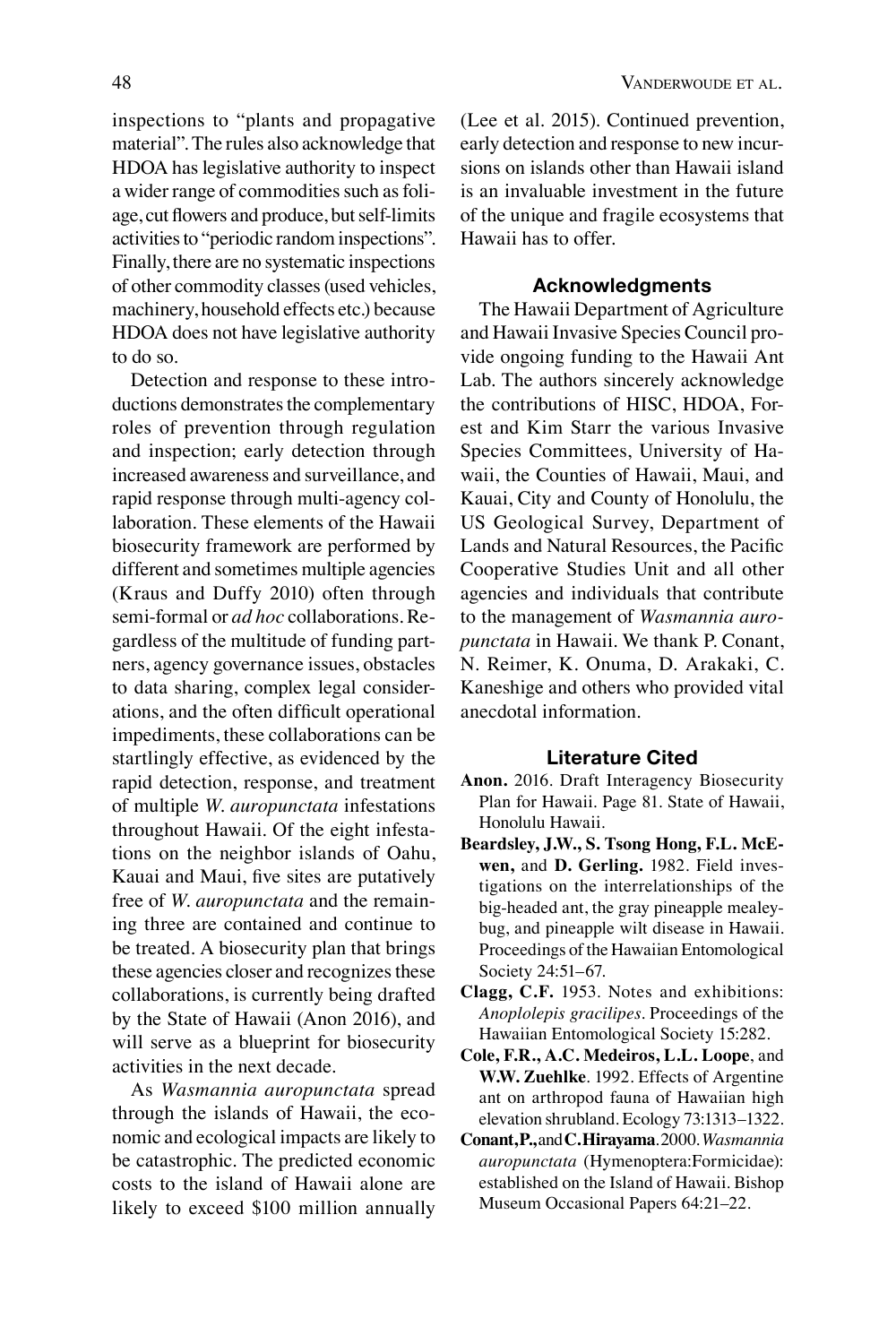- **Foucaud, J., J. Orivel, A. Loiseau, J. H. C. Delabie, H. Jourdan, D. Konghouleux, M. Vonshak, M. Tindo, J. Mercier, D. Fresneau, J. Mikissa, T. McGlynn, A. S. Mikheyev, J. Oettler,** and **A. Estoup.** 2010. Worldwide invasion by the little fire ant: routes of introduction and eco-evolutionary pathways. Evolutionary Applications:1–13.
- **Fournier, D., A. Estoup, J. Orivel, J. Foucaud, H. Jourdan, J. Le Breton,** and **L. Keller.** 2005. Clonal reproduction by males and females in the little fire ant. Nature 435:1230–1234.
- **Gillespie, R.,** and **N. Reimer**. 1993. The effect of alien predatory ants (Hymenoptera: Formicidae) on Hawaiian endemic spiders (Araneae: Tetragnathidae). Pacific Science 47:21–33.
- **Gotzek, D., H. J. Axen, A. V. Suarez, C. S.H.,**  and **D. D. Shoemaker**. 2015. Global invasion history of the tropical fire ant: a stowaway on the first global trade routes. Molecular Ecology 24:374–388.
- **Government of Hawaii**. 1973. Chapter 150a. Plant and Non-domestic Animal Quarantine and Microorganism Import. Chapter 150a.
- **Gruner, D.J**. 2000. Distribution of the Little Fire Ant *Wasmannia auropunctata* (Roger) in Hawaii: A partnership of K-12 schools, the University of Hawaii, and the Hawaii Department of Agriculture. University of Hawaii at Manoa. Hawaii, USA.
- **Hara, A.H., K.L. Aoki, S.K. Cabral,** and **R.Y. Niino-Duponte**. 2014. Attractiveness of gel, granular, paste, and solid formulations of ant bait insecticides to the Little Fire Ant, *Wasmannia auropunctata* (Roger) (Hymenoptera: Formicidae). Proceedings of the Hawaiian Entomological Society 46:45–54.
- **Hara, A.H., K.I. Aoki, S.K. Cabral,** and **R.Y. Niino-DuPonte**. 2013. Attractancy of bait insecticides to Little Fire Ant, *Wasmannia auropunctata* (Roger) (Hymenoptera: Formicidae). Proceedings of the 2013 Imported Fire Ant Conference:26–35.
- **Hawaii Administrative Rules**. 2012. Plant and non-domestic animal quarantine, Plant intrastate rules. Page 15 *in* Hawaii Department of Agriculture, editor. Ch72 6(4), Honolulu.
- **Hawaii Department of Agriculture**. 2009. Little Fire Ants found on Maui. HDOA press release NR-09-13. Honolulu, Hawaii.
- **Hawaii Department of Agriculture**. 2013. Stinging ants found on plants sold at Oahu and Maui garden shops. HDOA Press release NR-13-17. Honolulu, Hawaii.
- **Hawaii Department of Agriculture**. 2016. HDOA serves waarant to gain access to Maui property infested with Little Fire Ants. HDOA press release NR16-09. Honolulu, Hawaii.
- **Holldobler, B., and E.O. Wilson**. 1990. The Ants. Springer-Verlag, USA.
- **Holway, D.A., L. Lach, A.V. Suarez, N.D. Tsutsui,** and **T. J. Case**. 2002. The causes and consequences of ant invasions. Annu. Rev. Ecol. Syst. 33:181–233.
- **Jahn, G.C.,** and **J.W. Beardsley**. 1994. Bigheaded ants, *Pheidole megacephala:* interference with the biological control of gray pineapple mealybugs. Pages 199–205 *in* D. F. Williams, editor. Exotic ants: biology, impact and control of introduced species. Westview Press.
- **Kraus, F.,** and **D.C. Duffy**. 2010. A successful model from Hawaii for rapid response to invasive species. Journal for Nature Conservation 18:135–141.
- **Krushelnycky, P.D.,** and **R.G. Gillespie**. 2008. Compositional and functional stability of arthropod communities in the face of ant invasions. Ecological Applications 18:1547–1562.
- **Krushelnycky, P.D., L.L. Loope,** and **N.J. Reimer**. 2005. The ecology, policy, and management of ants in Hawaii. Proceedings of the Hawaiian Entomological Society 37:1–25.
- **Lee, D. J., M. Motoki, C. Vanderwoude, S.T. Nakamoto,** and **P.S. Leung**. 2015. Taking the sting out of Little Fire Ant in Hawaii. Ecological Economics 111:100.
- **Lowe, S., M. Browne, S. Boudjelas,** and **M. De Poorter**. 2000. 100 of the World's Worst Invasive Alien Species: A selection from the Global Invasive Species Database. The Invasive Species Specialist Group (ISSG) a specialist group of the Species Survival Commission (SSC) of the World Conservation Union (IUCN),, AUckland, New Zealand.
- **McGlynn, T.P**. 1999. The worldwide transfer of ants: geographical distribution and ecological invasions. Journal of Biogeography 26.